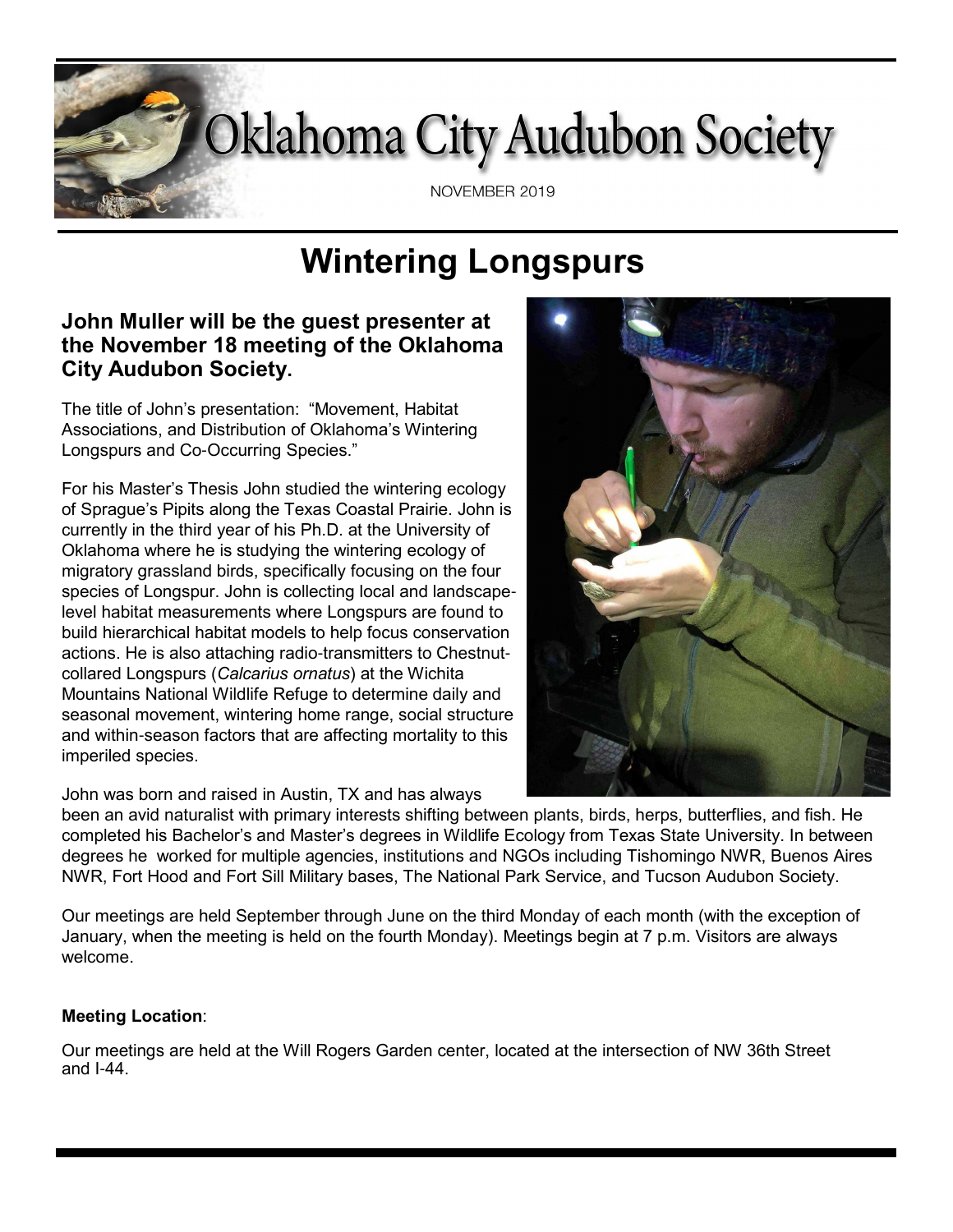# **President's Perspective**



#### *By Betz Hacker*

I often wonder what attracts people to birding. Whether a backyard birder, a casual observer, citizen scientist, or a competitive birder, what is it about these winged vertebrates that draws us to them?

All birders are often asked the question, "what is their favorite bird." While I admit

to being partial to 3 species of bluebirds, for me, it's truly a question that has no answer.

Every place I go, I see birds and they are all different. Some birds run, while others jump, hide, swim, and dive. Birds are found worldwide and in all habitats. The largest is the nine-foot-tall ostrich. The smallest is the two-inch-long bee hummingbird. Some, like penguins, that have lost the ability to fly but retained their wings and are adept swimmers, defy my imagination. Dedicated birders actually enjoy venturing out in frigid weather with hurricane force winds to find a rare species, like the black scoter on Lake Hefner.

The anatomy of a bird is the reason it can fly. For example, birds wings are shaped to create lift. The leading edge is thicker than the back edge and are covered in feathers of various sizes that narrow to a point. Each species' feathers are different and suited to its flight. Most birds use tail feathers for directional steering. We are fortunate that Warren Harden, often brings feathers to our meetings and asks members to identify the bird. We all try to guess before he explains what it is and its purpose.

The bones and muscles of a birds wing are also highly specialized. The main bone, the humerus, which is similar to the upper arm of a mammal, is hollow instead of solid. It also connects to the bird's air sac system, which, in turn, connects to its lungs. The powerful flight muscles of the shoulder attach to the keel, a special ridge of bone that runs down the center of the wide breastbone.

Birds have a unique digestive system that allows them to eat when they can, often on the fly, and digest it later. Their beaks serve many purposes including grab an insect, crack a nut, To remove feathers and tear flesh, feed chicks, build a nest, drill a cavity and much more.

Even the way birds reproduce is related to flight. Instead of carrying the extra weight of developing young inside their bodies, they lay eggs and incubate them in a nest. There is so much to learn about each bird and probably even more importantly, they are just plain fun to watch!

#### **Tall Tales**

December is the month we have a potluck and share bird stories. It's always a lot of fun, so come prepared!

#### **Christmas Bird Count**

Saturday, December 14. Nathan Kuhnert will be calling volunteers. We will meet at a Johnny's Restaurant (location to be announced) at the end of the day to tally the results.

#### **Volunteers**

A big thank you to all the OCAS volunteers!



### **Oklahoma City Audubon Society**

#### **Officers 2019**

| President             | Elizabeth Hacker       | 638-6210 |
|-----------------------|------------------------|----------|
| <b>Vice President</b> | Grace Huffman          | 388-7369 |
| Secretary             | Sharon Henthorn        | 521-9958 |
| Treasurer             | <b>Nancy Vicars</b>    | 831-1945 |
| Parliament            | Valerie Bradshaw       | 664-6956 |
| Programs              | Warren Harden          | 596-2759 |
| Recorder              | Esther M. Key          | 735-1021 |
| Conservation          | Ann Sherman            | 410-8656 |
| <b>Field Trips</b>    | <b>Nancy Vicars</b>    | 831-1945 |
|                       | Jimmy Woodard          | 365-5685 |
|                       | Hal Yokum              | 819-4852 |
|                       | <b>Bob Holbrook</b>    | 496-1731 |
| Newsletter Editor     | Patricia Velte         | 751-5263 |
| Publicity             | Doug Eide              | 495-8192 |
| Historian             | Vacant                 |          |
| Refreshments          | <b>Terri Underhill</b> | 844-1244 |
| Webmaster             | Patricia Velte         | 751-5263 |

*The Oklahoma City Audubon society is neither a chapter of nor affiliated with National Audubon.*

*For up*-*to*-*date Oklahoma City Audubon news visit:* **OKC-Audubon.org**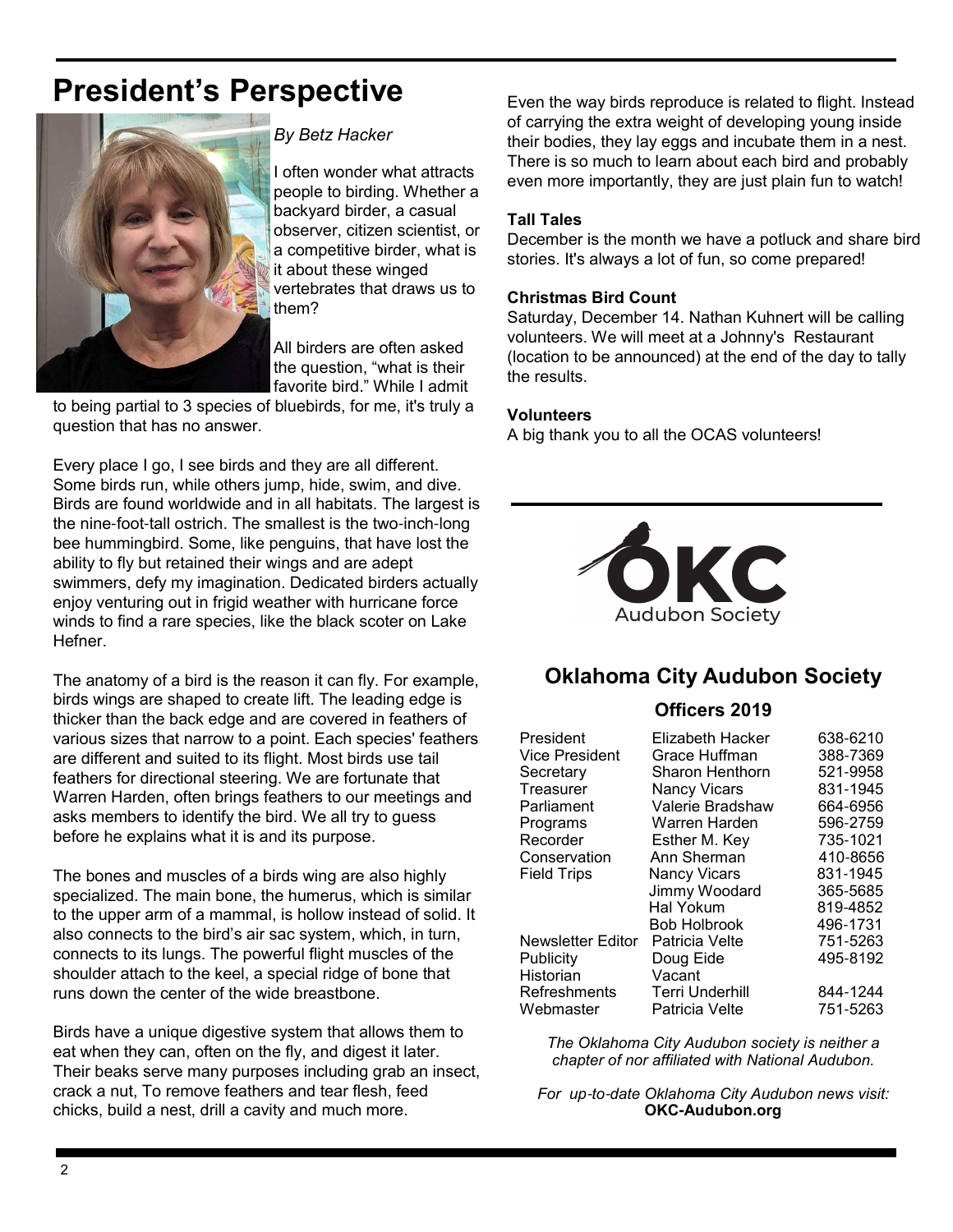## **West Texas in August Miller Ranch Segment**

#### *By Patti Muzny*

In my last segment of West Texas 2019, I started more or less in the middle rather than at the beginning. It's the author's prerogative, isn't it? For this article, I'm



zeroing in on one of the Davis Mountain Hummingbird Festival's field trips to the Miller Ranch, which is just a few miles from the Mexican border and west of the town of Fort Davis.

We had to be up early, grab a quick breakfast and get in line to carpool out to the ranch. It was Steve's turn to drive his relatively clean Honda CRV and the five of us folded ourselves into it before it was truly daylight and headed out of town. Some of the long drive was paved, but a good portion of it was West Texas ranch roads. And we had had rain the night before. West Texas ranch roads in the desert could not be classified as smooth on a good day. Add a good downpour that left impressive mud puddles in the impressive potholes and it makes for an interesting ride. (An Army-issued Hummer would have been more suited for this trip!) Sometimes we could dodge the deepest holes, but sometimes the side of the road appeared to be a poorer choice than the middle of the road and the pothole waiting to swallow us up. Oh well…it's only mud, Steve!

By the time we arrived at the ranch headquarters, it was

hard to determine the color of Steve's vehicle. BUT…we arrived in time to see a beautiful sunrise! At the ranch headquarters we spent some time birding in the tall cottonwoods and pecan groves that surrounded the ranch house. There was also a



prolific fig tree which attracted a variety of birds and insects. The ranch headquarters was an oasis in the desert and was a great place to bird. A few of the species that caught our attention there were: Cave, Barn and Cliff Swallows, Gambel's Quail, Crissal Thrasher, Western Tanager,

Cactus Wren, Willow Flycatcher, Western Wood-Pewee, Painted Bunting, and Yellow Warbler. We also had a few hummingbirds.

After birding around the house, we proceeded up another ranch road, where we parked near a tank where spring water was contained and provided a small seep where various birds would come to bathe and drink. We took a relatively lengthy hike on a path that lead to the remains of an old military outpost. Along that trail we were entertained by a feisty little Canyon Wren that popped up on a rock at the edge of a ravine and entertained us quite nicely.

Some of the other species we found on our hike were: Blue Grosbeak, Rufouscrowned Sparrow, Turkey Vulture, Rock Wren, Scott's Oriole, Mockingbird, Say's Phoebe, Pyrruloxia, Lark Sparrow, Vermillion Flycatcher, Black-headed Grosbeak, Ladder-backed Woodpecker, Townsend's



Warbler and Western Kingbird. I guess the sighting of a dung beetle doing its job can still be counted as a species! Hadn't seen one of those since I was a farm girl in Payne County. In the years prior to electronics, we entertained ourselves with whatever was readily available. We also spotted a Javelina skulking along the side of a hill.

After a long, hot and circuitous hike in the desert, we bushwhacked down the side of a ravine into a dry wash and returned to our vehicles and drained a few water bottles. It was not cool in the desert, but it was such an interesting place. While we were grabbing snacks and water, a Varied Bunting landed in the water below the tank and proceeded to grab a drink and a quick shower. We thought the bunting was pretty special, but we also spotted a Golden Eagle soaring over the parched terrain. What a neat treat that was!

We headed back to the ranch and from there traveled the ranch road back to the paved road. By afternoon most of the mud had morphed back into dirt and it was not quite as much of a challenge for Steve. And, we spotted Chihuahuan Ravens and a Roadrunner. The desert in late August might be more than a little HOT, but the birding was quite interesting. Steve Davis took many wonderful photos and we hope to convince him to present a program for one of our meetings. *Photos were taken by Steve Davis and Mary Lane*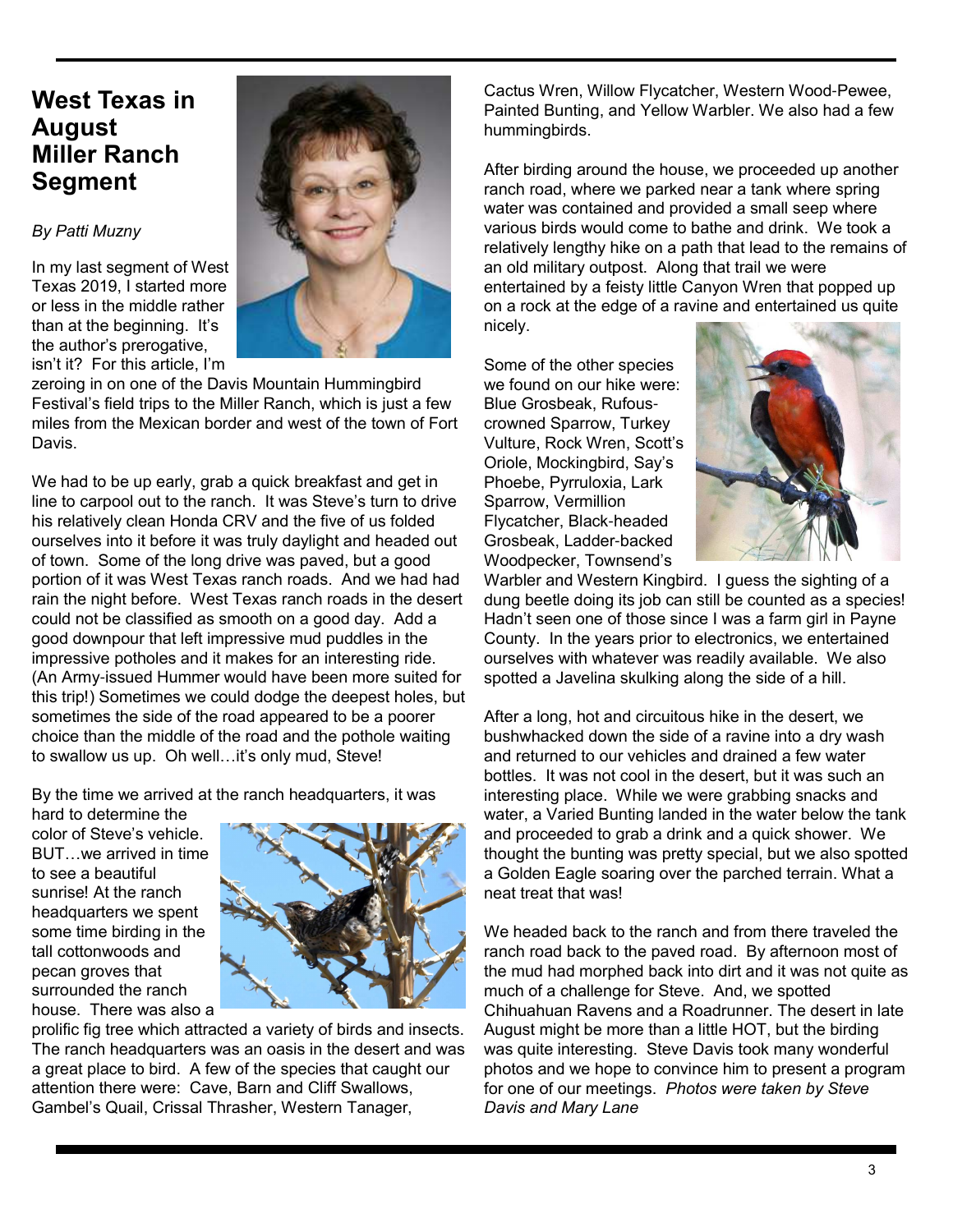

# **Bird of the Month**

#### *By Grace Huffman*

Earlier this month I was birding with our president, Betsy Hacker, as well as members Brian Mara and Hal Yocum at Lake Hefner. It was a great day, as despite the cold we had over 50 species and had a cou-

ple of other birders join us for a bit during our walk. Unfortunately, my camera battery was low and it died about 2/3 of the way through, but not before I was able to cap-

ture some beautiful shots of an **Osprey**.

Osprey are gorgeous raptors, largely brown on top and white on bottom, giving them a striking appearance. The yellow eyes and dark eye stripe makes them look truly fierce. Juveniles look a little bit different, as their dark feathers have buffy tips, making them look scaled. Another unique feature is their reversible outer toes, which help them grab onto those slippery fish!



Ospreys are here until the end of the month, so you still have time to go looking for them. My favorite sighting of an Osprey was several years ago at Lake Hefner. The bird was in the shallow water bathing! It seemed to be enjoying itself and was splashing water everywhere. It's also thrilling to watch them dive into the water. Normally I only see them catch a fish at the surface, but they can dive up to 3 feet under! Once they catch a fish, they orientate the head is in the front, so it's more aerodynamic for the flight back to the perch, where it is eaten. Sometimes though, an Osprey's eyes are too big for its stomach, as Ospreys have been known to catch fish that are too big to carry off. If the bird has too tight of a grip on the fish, it won't be able to let go and the bird will drown.

While listed on some state conservation lists, the ICUN as a hole does not consider the Osprey to be endangered. While they were in decline many years ago,

> their population has rebounded since the banning of DDT. Today, the biggest cause of Osprey deaths happens at the nest, where baling twine and fishing lines are incorporated into nests by adults, and young ones get tangled in it and become unable to leave the nest.

References include allaboutbirds.org and *The Sibley Field Guide to Birds, 2nd edition.*

© Grace Huffman

Here in Oklahoma you can find them during both spring and fall migration at lakes and other bodies of water statewide. Most of the birds breed to our north, with some breeding to the east and the west as well. Ospreys build massive platform nests out of sticks, and they will return to the same one for years, building it up each time. The female Osprey will lay anywhere from 1-4 eggs and incubate them for up to 42 days. The young spend over a month and a half in the nest before fledging.

## **Refreshments**

Refreshments for our November 18 meeting will be provided by:

Snacks: Marion Homier and Doug Eide

Drinks: Laura Pollard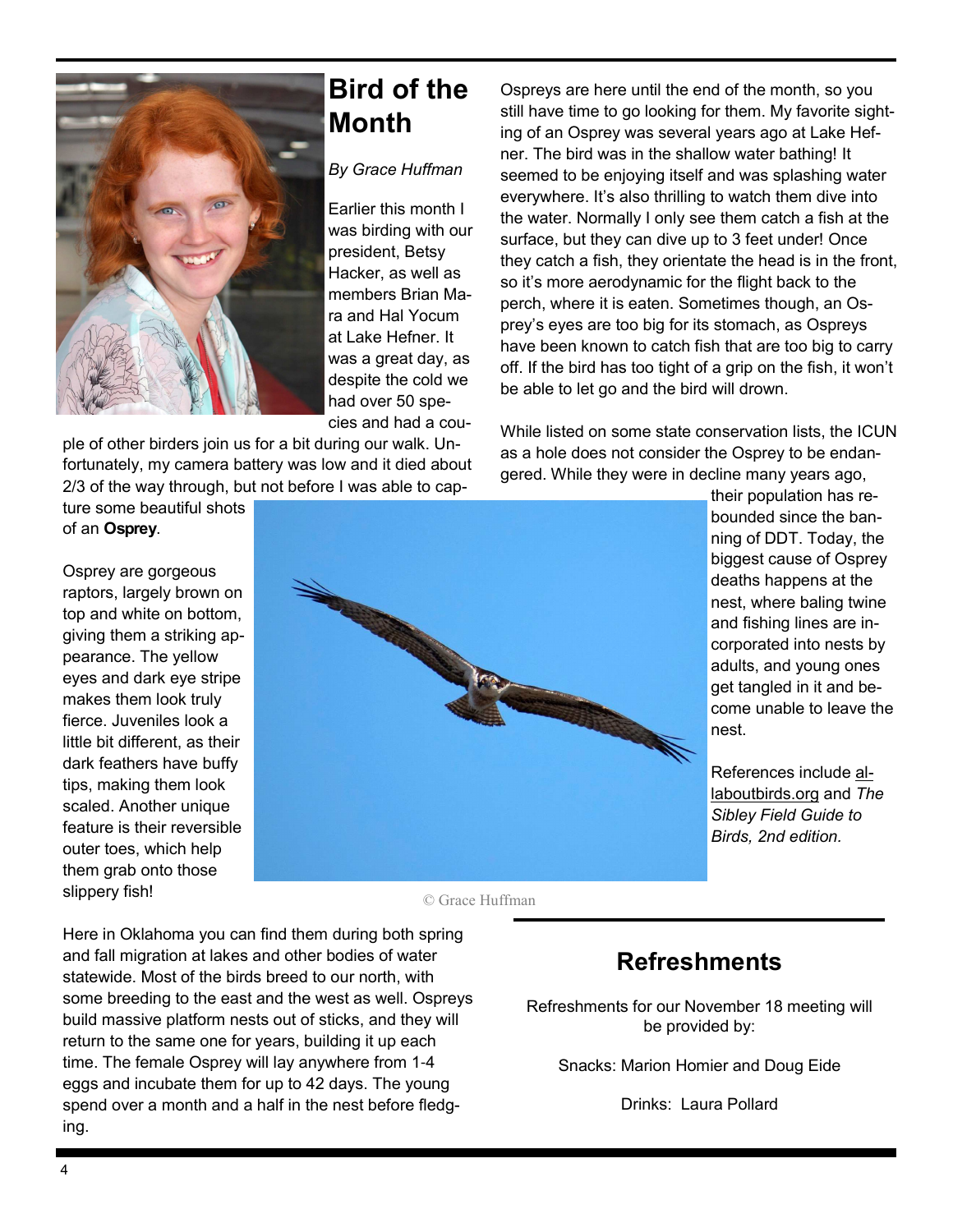## **OKC Audubon Society minutes of October 21, 2019**

Meeting was called to order by President Betz Hacker. Minutes of September's meeting were approved without changes.

Several visitors and new members were introduced. Jacob Crissup of OKC, John Watschke on assignment with the FAA, Kevin and Cindy Crane, Nancy Friot, Pete and Deretta Austin, Lonnie Schander from Lincoln, NE. Matt Fullerton accompanied the speaker.

Nancy Vicars and Warren Harden are on safari in Africa, and Nancy did not leave us a treasurer's report.

Jimmy Woodard spoke of the upcoming OOS fall meeting, being held in Norman on October 25-27. Most of the meeting will be presentations from graduate students, but there will be a field trip led by Nathan Kuhnert on Sunday morning to area hot spots.

No other business was discussed, so we took a long snack break prior to our speaker's presentation.

Jared Elmore is a Doctoral Fellow in the Department of Natural Resource Ecology and Management at Oklahoma State University. His research focus is large scale avian conservation issues in the Great Plains. He discussed the rare Red-cockaded Woodpeckers and their conservation. The birds require specific mature trees in order to succeed, and efforts to encourage new nesting areas are being studied.

The next meeting will be November 18 at the usual time and place; 7pm-9pm at the Will Rogers Park Garden Exposition Building.

*\_\_\_\_\_\_\_\_\_\_\_\_\_\_\_\_\_\_\_*

*Sharon Henthorn, Club Secretary*

### Winter Finch Forecast 2019-20

GENERAL FORECAST: This is not an irruption (flight) year for winter finches in the East.

**Hoary Redpolls** are not expected in the south this winter because it is not a redpoll irruption year.

Boreal populations of the **Red-breasted Nuthatch** will not migrate south this fall.

Most **Evening Grosbeaks** should winter in the north because conifer and deciduous seed crops such as black ash are generally excellent to bumper.

*(prediction by Ron Pittaway)*

## **Conservation News**

*By Ann Sherman*

*The best time to plant a tree was 20 years ago. The next best time is now.*  — Chinese Proverb.



My favorite item in how to personally make a difference in conservation is plant a tree. I have lived in my current home for 9 years. I have planted a dozen trees. Mainly I went with trees that attract and feed birds and insects. I did plant some Parasol trees because I like the way they look.

I have a copy of *Putting Down Roots*. It was published by the City of OKC to help people pick and plant trees. Noted experts contributed. It has chapters like "Know your site" and "Choose your tree." It's nice to know this information is available. One of the most valuable things about the book is the Oklahoma Proven symbol. It is from Oklahoman State University's program to highlight trees, shrubs, perennials and annuals that are best suited to Oklahoma.

Here are some Proven recommendations.

Deciduous Trees. Hardwoods. They shed their leaves in the fall.

Kentucky Coffeetree. *Gymnocladus dioica*. Beautiful, rugged, with a delicate appearance. Not for use near livestock. A bit poisonous.

Chinese Pistache. *Pistacia chinensis*. Noted for its seasonal color. I can attest to that. It's beautiful. It feeds the birds.

Burr Oak. *Quercus macrocarpa*. It mentions the need for proper maintenance, care, and pruning throughout the life of the tree.

Shumard Oak. *Quercus shumardii*. It's a pin oak.

Baldcypress. *Taxodium distichum*. Its appearance is unique. It's tolerant of our weather even though it prefers swamps.

Caddo Maple. *Acer saccharum*. This is a subspecies of the sugar maple. It's named for Caddo County. Excellent color and does not like to be fussed over.

Shantung Maple. *Acer truncatum*. It's colorful and resistant to drought, heat and leaf scorch.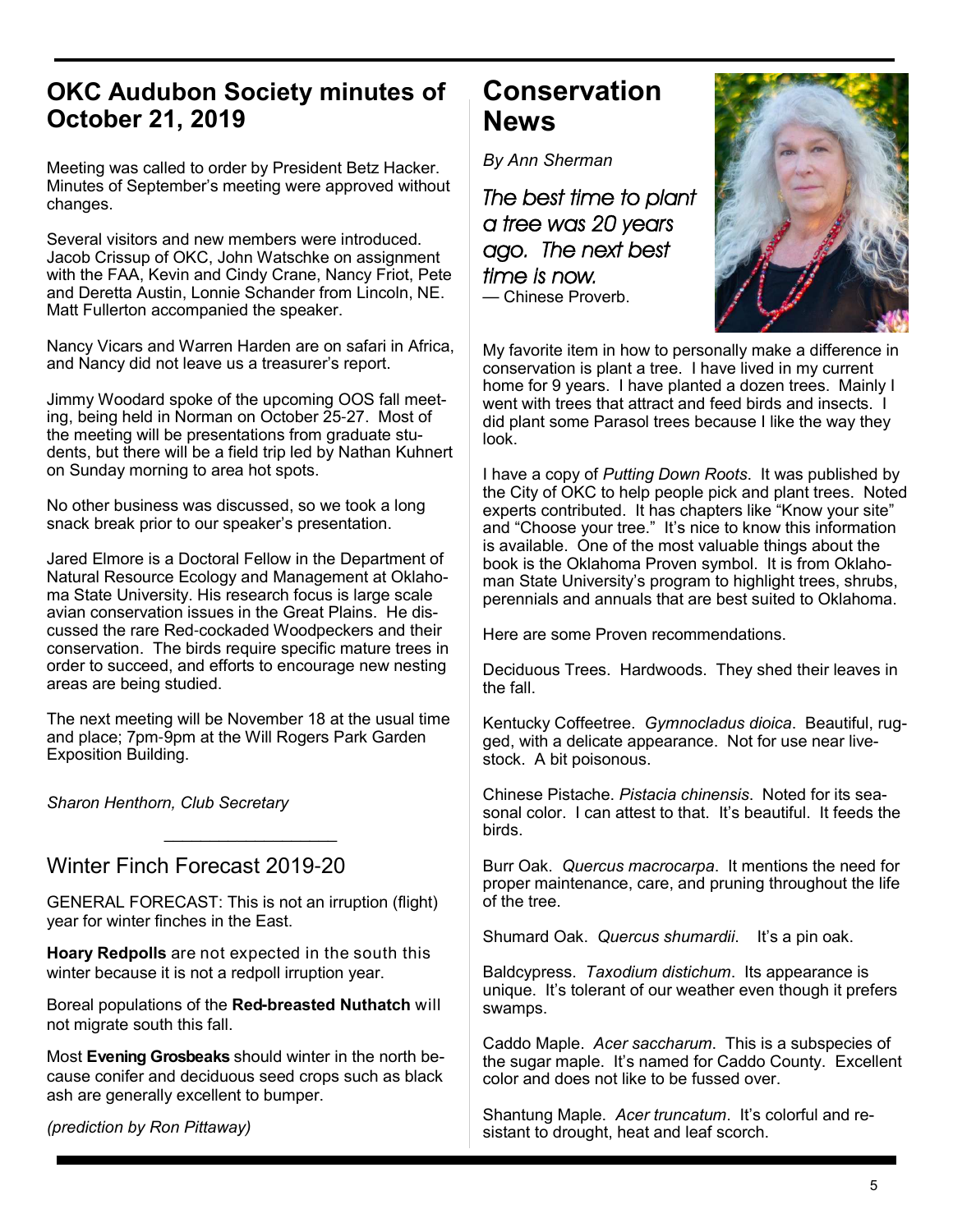## **Recorders Report October 2019**

Three interesting bird species whose ID can be confused with nearby species were reported this month. A mystery bird appeared on Lake Hefner and thanks to some close observation of photographs included in eBird lists, it was correctly identified. While sailing on the lake a birder noticied a swimmer with a different bill and added a new species for the fall. And while driving across the bridge, an uncomfortable quick ID caused a birder to turn around and discover an exciting species for the county and our area. Interestingly two out of the three unusual species observations were not made while someone was out birding. So, keep your eyes open for winter often brings interesting birds and unexpected lifers.

On the 1<sup>st</sup> Joe Grzybowski counted Black Tern at Lake Thunderbird. On the  $2^{nd}$  Deb Hirt identified Wilson's



Warbler and Spotted Sandpiper at Boomer Lake Park in Payne County. On the 3<sup>rd</sup> Lindell Dillon reported White-eyed Vireo at Lake Thunderbird; Joe Grzybowski observed Pectoral Sandpiper at NW63rd and Kilpatrick Turnpike; and D&D Norris photographed a Nashville Warbler bathing at Kairworks

Garden in Logan County. Also, Anna Nesterovich detected Osprey, Eastern Wood-Pewee, Least Flycatcher, Sedge Wren, Marsh Wren, and Yellow Warbler at OSU Cross Country Course in Stillwater.

On the 4<sup>th</sup> Larry Mays found Ruby-crowned Kinglet and Northern Bobwhite near Newcastle in McClain County. On the 5<sup>th</sup> Deanne McKinney discovered Stilt Sandpiper at NW63rd and Kilpatrick Turnpike and White-faced Ibis at Rose Lake; and Angel Carter spotted Eastern Phoebe in Blanchard in McClain County. On the  $6<sup>th</sup>$  John Tharp came across Broad-winged Hawk in Norman; and Landon Neumann recorded Northern Parula and Orange-crowned Warbler at Couch Park in Stillwater. On the  $7<sup>th</sup>$  Linda Farrell tallied Great Egret and Belted Kingfisher at Chandler Lake in Lincoln County.

On the 9<sup>th</sup> Caleb McKinney saw Black-throated Green Warbler and Summer Tanager at Couch Park in Payne County. On the  $12<sup>th</sup>$  Landon Neumann had Pine Warbler and American Avocet at Lake Carl Blackwell. On the  $13<sup>th</sup>$  Sora Rail was reported near William Morgan Park in Norman. On the 16<sup>th</sup> John Muller verified Black-throated Green Warbler along South Jenkins in Cleveland County; and Mary Anne Fluke noticed Turkey Vulture and Rock Pigeon along I-40 in Seminole County.

In the development of migration changes, on the  $16<sup>th</sup>$ Steve Davis photographed and correctly identified White-winged Scoter at Lake Hefner. On October 19<sup>th</sup>



and 22<sup>nd</sup> Whitewinged Scoter was observed and described in detail by Bill Diffin and on the  $27^{\text{th}}$  and  $28^{\text{th}}$ birders photographed it. Meanwhile on the  $26<sup>th</sup>$  Braden Farris photographed a similar looking

© Brian Marra

**Surf Scoter**. He photographed it again on November 2<sup>nd</sup> and again along with another birder on November  $3^{\text{rd}}$ . At the same time on the  $3^{\text{rd}}$  three birders identified White-winged Scoter on the water treatment ponds. Scoters are not usual visitors to Oklahoma County, and both bird species look very much alike. Was there only one of each species or are there more than one? it will be interesting to see how long each species stays in Oklahoma City and returns in subsequent years.



On the 17<sup>th</sup> Roy McGraw located Carolina Wren and Bald Eagle at Liberty Lake in Logan County. On the  $18<sup>th</sup>$ John Tharp got Broadwinged Hawk in Norman. On the 19<sup>th</sup> Richard Specht encountered Blacknecked Stilt and Yellowheaded Blackbird at NW63rd and Kilpatrick Turnpike; John Williams

recognized Great-tailed Grackle at the I-44 Rest Area Lagoons in Grady County and Red-shouldered Hawk at Oak Glen RV Park in Lincoln County, while Brian Marra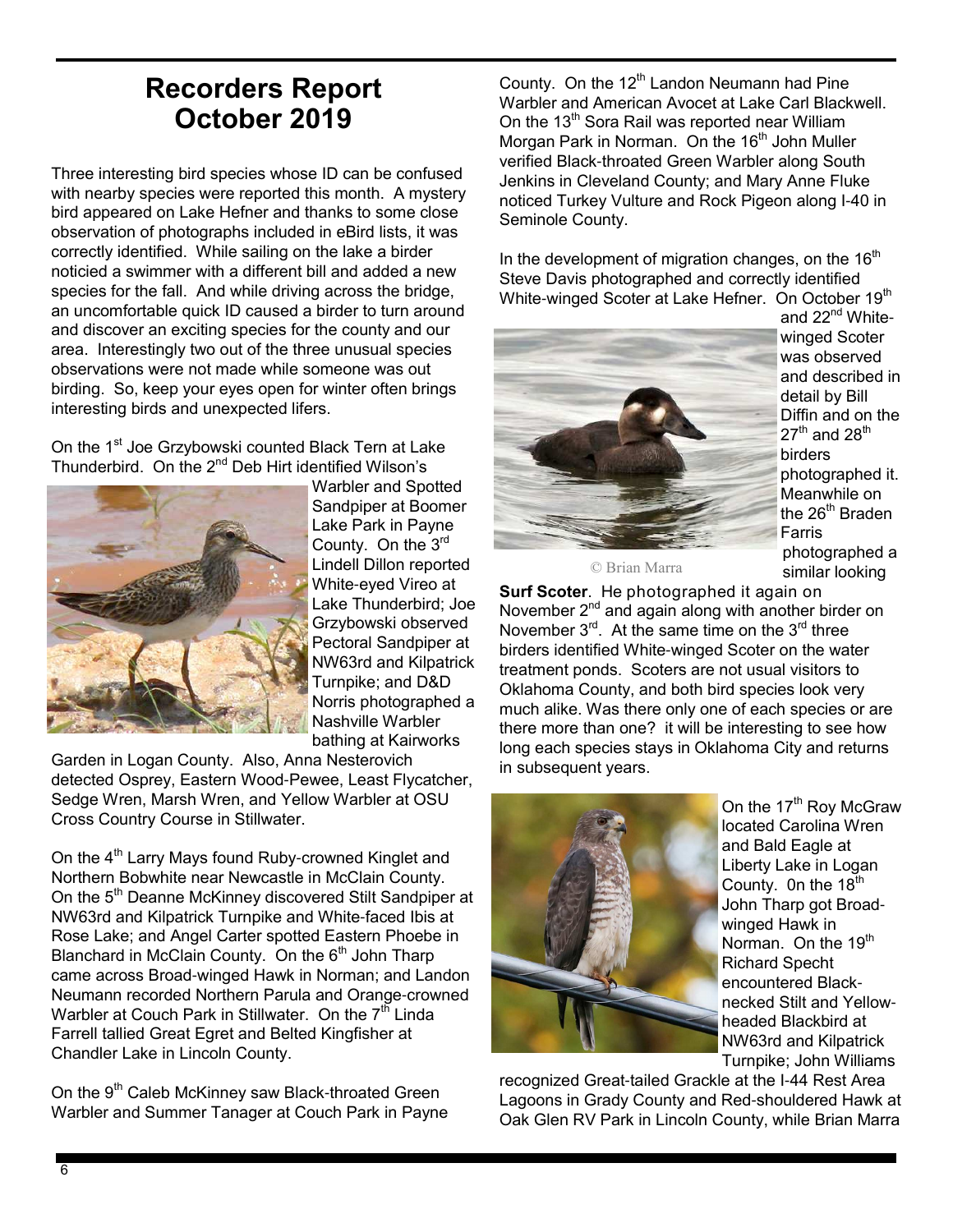confirmed House Wren, White-crowned Sparrow, Song Sparrow and Common Yellowthroat at Lake Elmer in Kingfisher County and Linda Jones added House Wren at Lazy J in Lincoln County.

On the 20<sup>th</sup> Luis Cueto observed Inca Dove in Norman; and Landon Neumann detected Sora Rail and Wilson's Snipe at Teal Ridge Wetland. On the 21<sup>st</sup> Rod Murray had American Avocet at Lake El Reno. On the 22<sup>nd</sup> Braden Farris counted Ruby-crowned Kinglet and Lark Sparrow in Washington in McClain County. On the 26<sup>th</sup> Caleb McKinney reported Spotted Towhee, Vesper Sparrow, Savannah Sparrow and Field Sparrow on a Hunting Lease in Grady County; and Scott Loss documented California Gull and Common Loon at Lake Carl Blackwell.

On the  $27<sup>th</sup>$  Nathan Kuhnert led 17 participants on the OOS Fall Meeting Field Trip to a wet grassland near the Max Westheimer Airport where they came across Horned Lark, American Pipit, Sprague's Pipit, Sedge Wren, Swamp Sparrow, Vesper Sparrow, and Lincoln's Sparrow. At Lake Carl Blackwell Landon Neumann found

Horned Grebe and Eared Grebe; and while sailing on Lake Hefner, Russell Goodin noticed a different swimmer and photographed Yellow-billed Loon.



© Russell Goodin

On the 28<sup>th</sup> Graden Farris reported Sandhill Crane at the Tinker Walking Trail; Danny Tipton had Ring-billed Gull on I-35 near Wynnewood in Garvin County; Jason Shaw spotted Pied-billed Grebe at the USAO Habitat Area in Grady County; and Dustin Lynch had Northern Flicker, White-throated Sparrow and American Goldfinch at Meeker Lake in Lincoln County. On the 29<sup>th</sup> Bill Diffin documented Greater Scaup at Lake Hefner: and Jeff Mills tallied Yellow-rumped Warbler and Northern Harrier at Shawnee Regional Airport in Pottawatomie County. On the 30<sup>th</sup> Jeff Mills discovered Pied-billed Grebe, Pine Siskin, Lincoln's Sparrow and Harris's Sparrow in Shawnee.



© Deena Parsons

On November 1<sup>st</sup> Deena Parsons was driving over the Alameda Twin Bridges and on an island in the river she spotted large white birds with black wing tips like American White Pelicans. She turned around and photographed 10 **Whooping Cranes** at Lake Thunderbird. Nancy Reed went out before sunrise on the  $2^{nd}$  and saw 3 of them but they were gone by about 0715. A full report has been turned in to the Oklahoma Department of Wildlife. November is starting out with interesting birds. What will be seen during the rest of the month?

In the Central Oklahoma area during October 2019, **185** species were reported with **2** new species bringing the total for the year to **277.** I appreciate those who help provide the history of central Oklahoma birds. Information is accessed at: ebird. 2019 eBird: An online database of bird distribution and abundance [web application]. eBird Cornell Lab of Ornithology, Ithaca, New York. Available: http:// www.ebird.org/subnational1/US-OK/region. (Accessed: October 31, 2019). And occasionally from Facebook, the OKBIRDS List, and personal correspondence. I can be contacted by e-mail at emkok@earthlink.net. Esther M. Key, Editor.

### *Are Your Eyes Too Large?*

*Ostrich eyes are the largest of any animal that lives on land (though they can't rival some of the massive creatures that inhabit the depths of the sea). Approximately the size of a billiard ball, their eyes are actually bigger than their brains.*